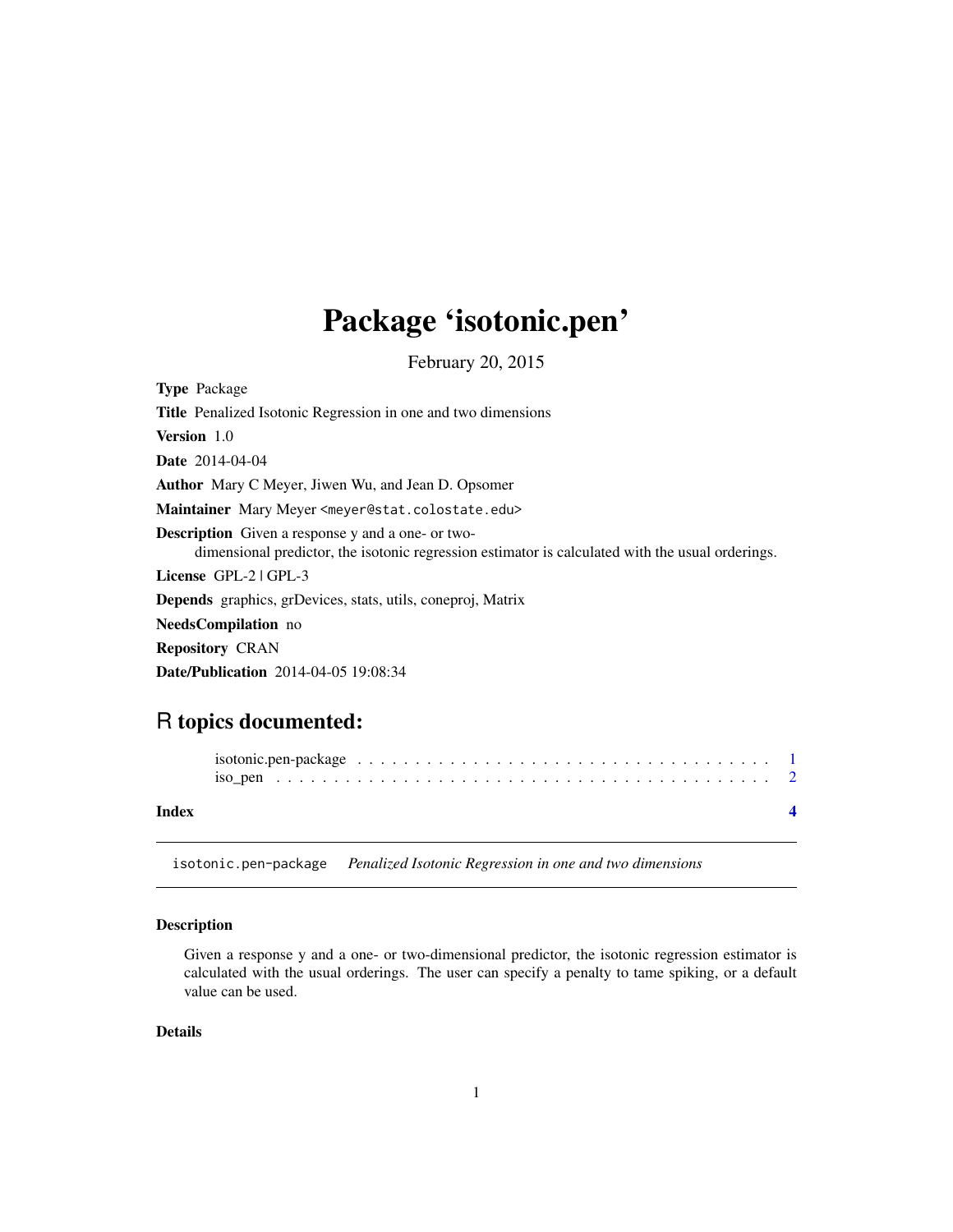| Package: | isotonic.pen    |
|----------|-----------------|
| Type:    | Package         |
| Version: | 1.0             |
| Date:    | 2014-04-04      |
| License: | $GPL-2$ $GPL-3$ |
|          |                 |

#### <span id="page-1-0"></span>Author(s)

Mary C Meyer, Jiwen Wu, and Jean D Opsomer Maintainer: Mary C Meyer <meyer@stat.colostate.edu>

#### References

Meyer, M.C. (2013) A Simple New Algorithm for Quadratic Programming with Applications in Statistics, *Communications in Statistics*, 42(5), 1126-1139.

| sο | pen |
|----|-----|
|    |     |
|    |     |

*Penalized Isotonic Regression in one and two dimensions* 

#### Description

Given a response vector y and a predictor matrix xmat with (one or two) columns, the isotonic regression estimator is returned, with the usual (complete or partial) ordering.

#### Usage

iso\_pen(y, xmat, wt = 1, pen = TRUE, default = TRUE, lambda = 0, nsim = 0, alpha = 0.05)

#### Arguments

| У       | The response vector of length n                                                                                                                                          |
|---------|--------------------------------------------------------------------------------------------------------------------------------------------------------------------------|
| xmat    | Either a one-dimensional predictor vector or an n by 2 matrix of two-dimensional<br>predictor values.                                                                    |
| wt      | Optional weights – a positive vector of length n.                                                                                                                        |
| pen     | If pen=FALSE, no penalty is applied to tame spiking. Default is pen=TRUE.                                                                                                |
| default | If default=FALSE, the user must specify a penalty value.                                                                                                                 |
| lambda  | Optional penalty. If pen=0, an unpenalized isotonic regression is performed. If<br>not supplied a default penalty is used.                                               |
| nsim    | The number of simulations used in the computation of approximate point-wise<br>confidence intervals. The default is nsim=0, and no confidence intervals are<br>returned. |
| alpha   | The confidence level of the confidence intervals. Default is alpha=.05 (i.e., 95)<br>percent confidence intervals)                                                       |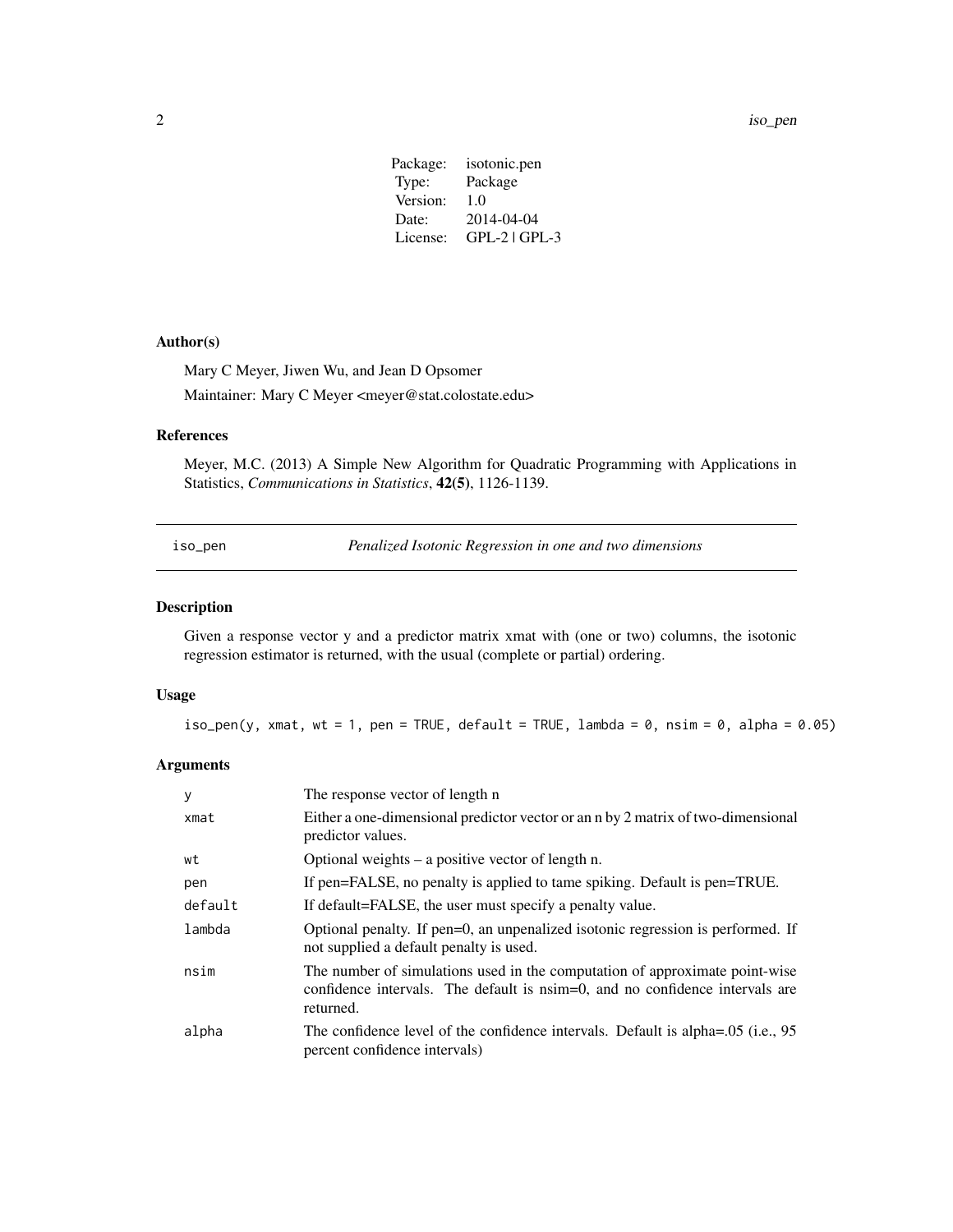#### iso\_pen 3

#### Details

The least-squares isotonic regression is computed using the coneA function of the R package coneproj.

#### Value

| fit    | The fitted values; <i>i.e.</i> , the estimated expected response              |
|--------|-------------------------------------------------------------------------------|
| sighat | The estimated model standard deviation                                        |
| upper  | The upper points of the point-wise confidence intervals, returned if nsim > 0 |
| lower  | The lower points of the point-wise confidence intervals, returned if nsim > 0 |

#### Author(s)

Mary C Meyer, Professor, Department of Statistics, Colorado State University

#### References

Meyer, M.C. (2013) A Simple New Algorithm for Quadratic Programming with Applications in Statistics, *Communications in Statistics*, 42(5), 1126-1139.

#### Examples

```
### plot the estimated expected lung volume of children given age and height
data(FEV)
x1=FEV[,1] ## age
x2=FEV[,3] ## height
y=FEV[,2]
ans=iso_pen(y,cbind(x1,x2))
persp(ans$xg1,ans$xg2,ans$xgmat,th=-40,tick="detailed",xlab="age",ylab="height",zlab="FEV")
```